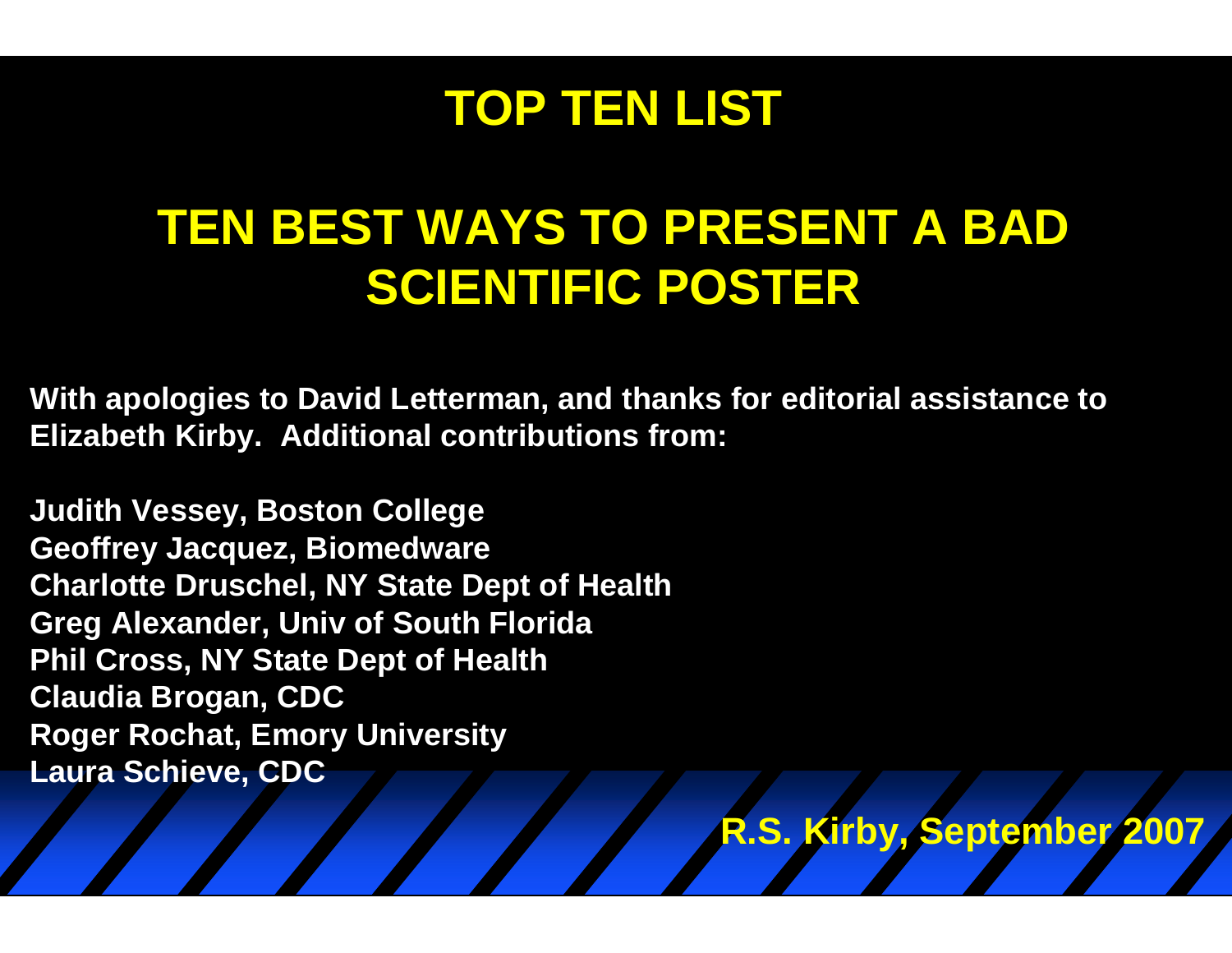#### **Number 10 Top Ten List: Ten Best Ways to Present a Bad Scientific Poster The Devil is in the Details**

**Never put off until today what you might be able to complete tomorrow.**

**Large format posters can always be printed in a matter of minutes, at relatively low cost . . . And now that FedEx owns Kinkos, you can pick up your poster when you get there.**

**If only our personal lives were also so simple!**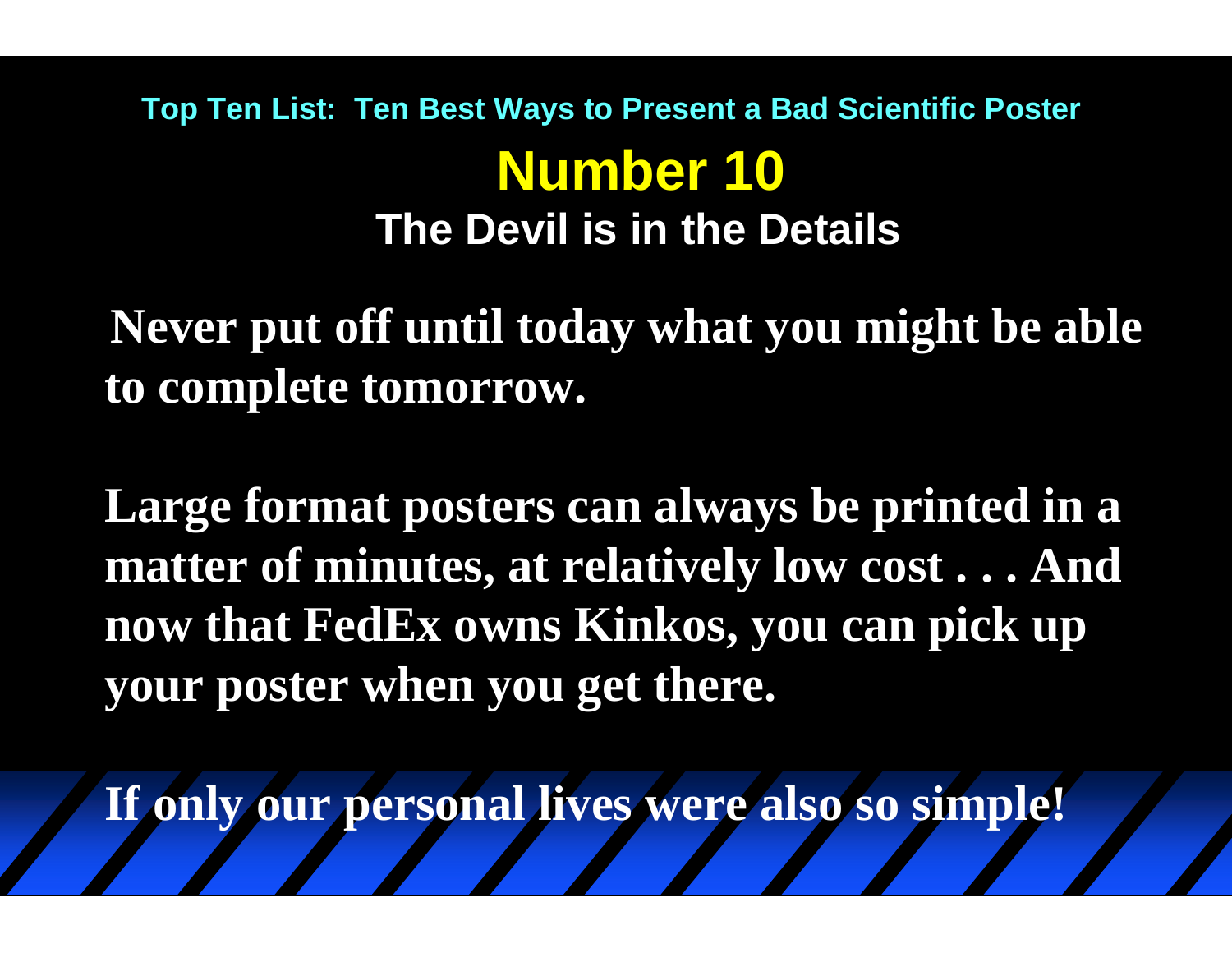# **Number 9 Top Ten List: Ten Best Ways to Present a Bad Scientific Poster**

**You Can Have Any Color, Ma'am, As Long As It's Black**

**Can't afford color? No problem, black and white photographs and data graphics will do just fine.**

In fact, print everything on 8.5"x11" pages, and **just tack them haphazardly on the poster board. No one will pay any attention to how the poster looks, so you won't have to worry about explaining your fascinating results.**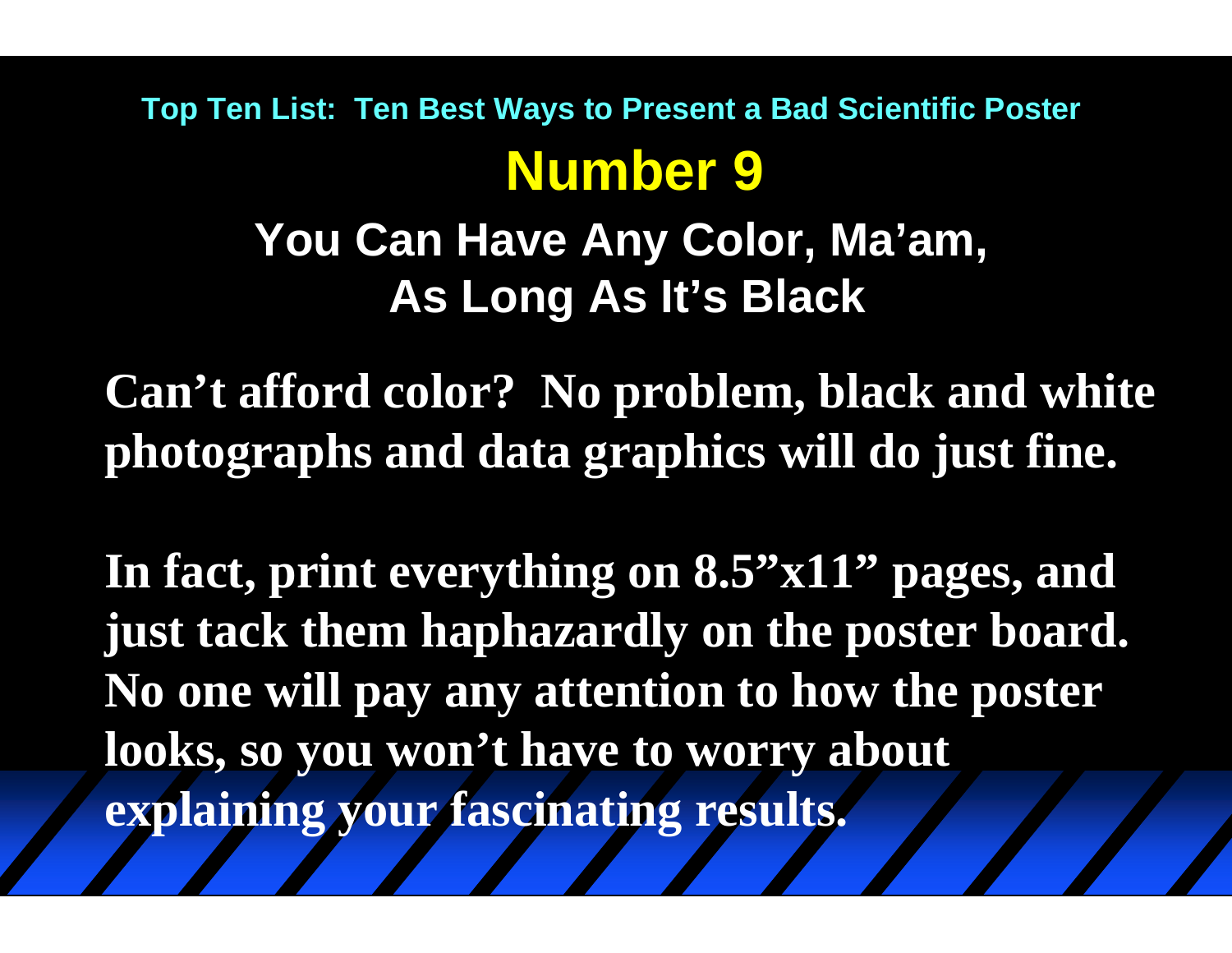#### **Top Ten List: Ten Best Ways to Present a Bad Scientific Poster**

## **Number 8 Do Too Many Cooks Spoil the Soup?**

**No one stays to watch the movie credits at the end of the film. So, to make sure all involved get the credit that is their due, list them all as co-authors, including degrees and affiliations, in the title block of your poster.** 

**Ideally, this should take up at least 1/3 of the entire poster. If it doesn't, print the title in an even larger size font.**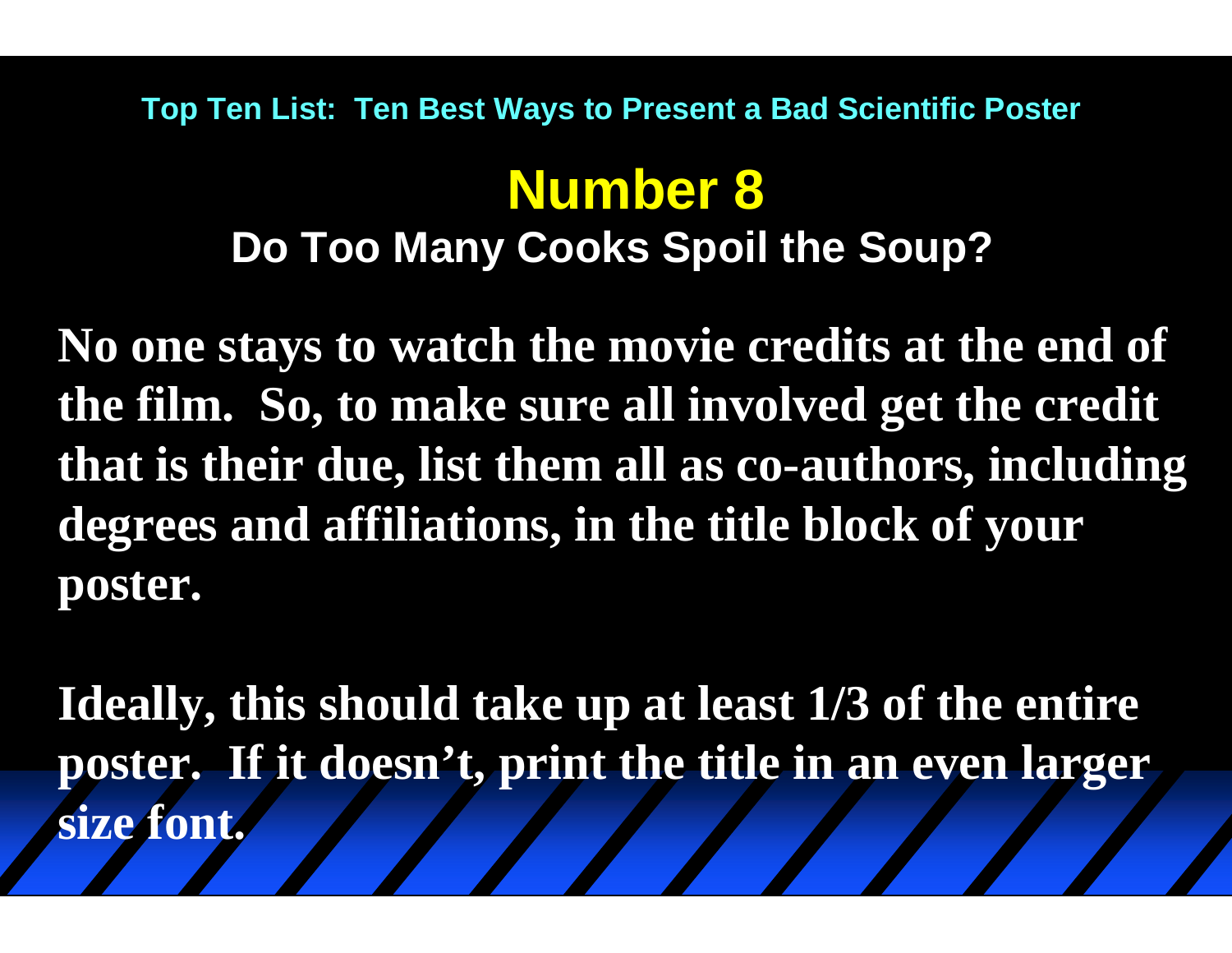#### **Top Ten List: Ten Best Ways to Present a Bad Scientific Poster**

# **Number 7**

**Coming Soon, to a Poster-board Near You**

**No results? No problem! Just use lots of photographs and other interesting but irrelevant graphics.** 

**Some ideas: pictures of your staff, place of work, your daughter or girlfriend, photogenic children who don't really have the condition you are studying, pretty much anything will do in a pinch!**

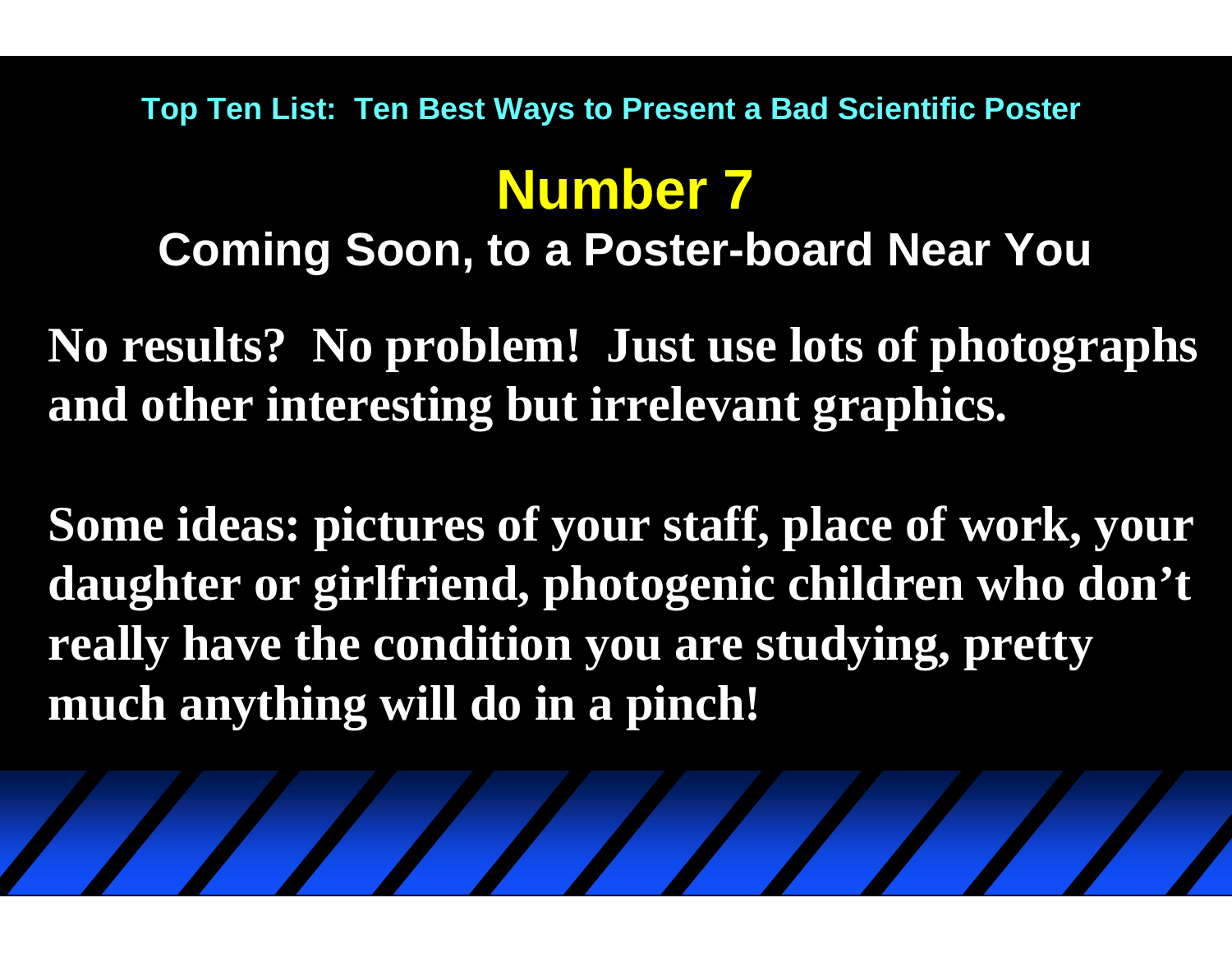#### **Top Ten List: Ten Best Ways to Present a Bad Scientific Poster**

## **Number 6 Texts, Contexts, Pretexts, Subtexts**

**Your poster should make a political statement. Become aggressively argumentative with poster readers who disagree with your methodology or interpretation of study findings.** 

**Make it clear that ideology is more important than science, and that any attendees who try to be impartial are actually lacking a social justice conscience.**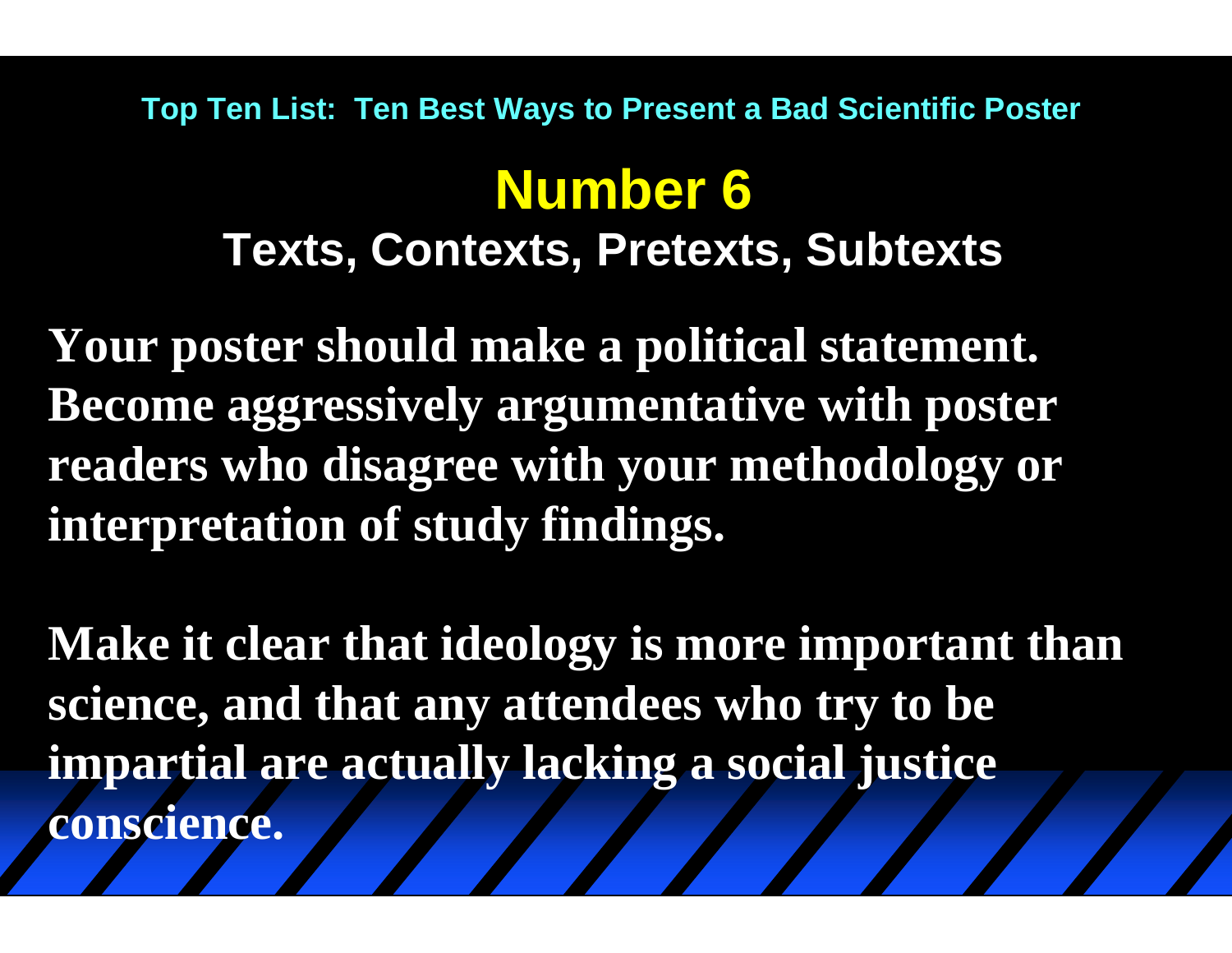# **Number 5 Non Compos Mentis Top Ten List: Ten Best Ways to Present a Bad Scientific Poster**

**Plans change. In the event that you can't attend the conference, do nothing. No one ever minds having several blank poster boards, even if they add to the conference overhead expense.**

**We all know how busy you are, and there couldn't possibly be anyone attending the conference who could have stood in for you.**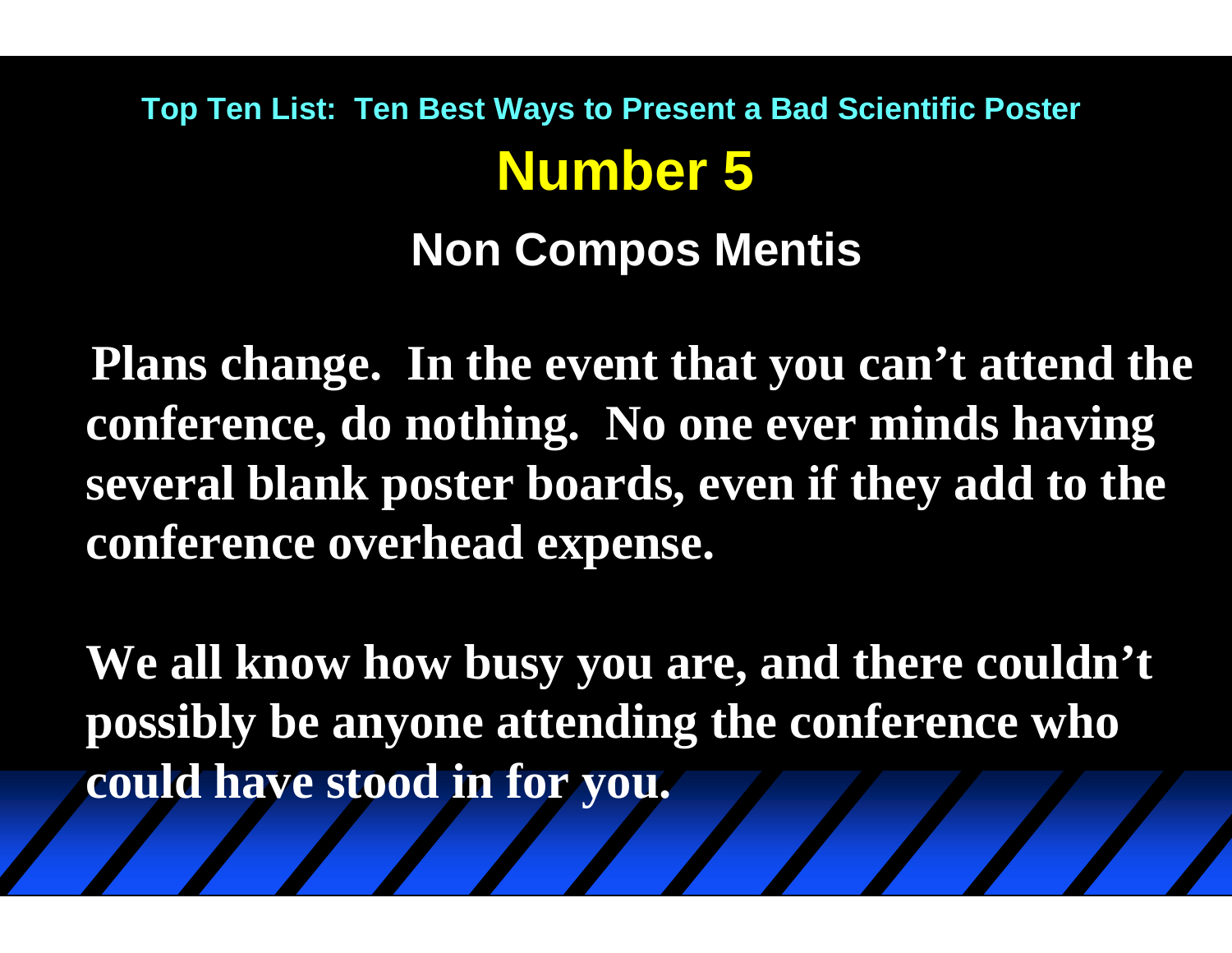### **Number 4What You See Is What You Got Top Ten List: Ten Best Ways to Present a Bad Scientific Poster**

**Proofreading is for fools. If the comprehensive spellcheckers built into Microsoft products can't pick it up, it can't be that important.**

**It's especially counterproductive to double-check the data reported in statistical tables.**

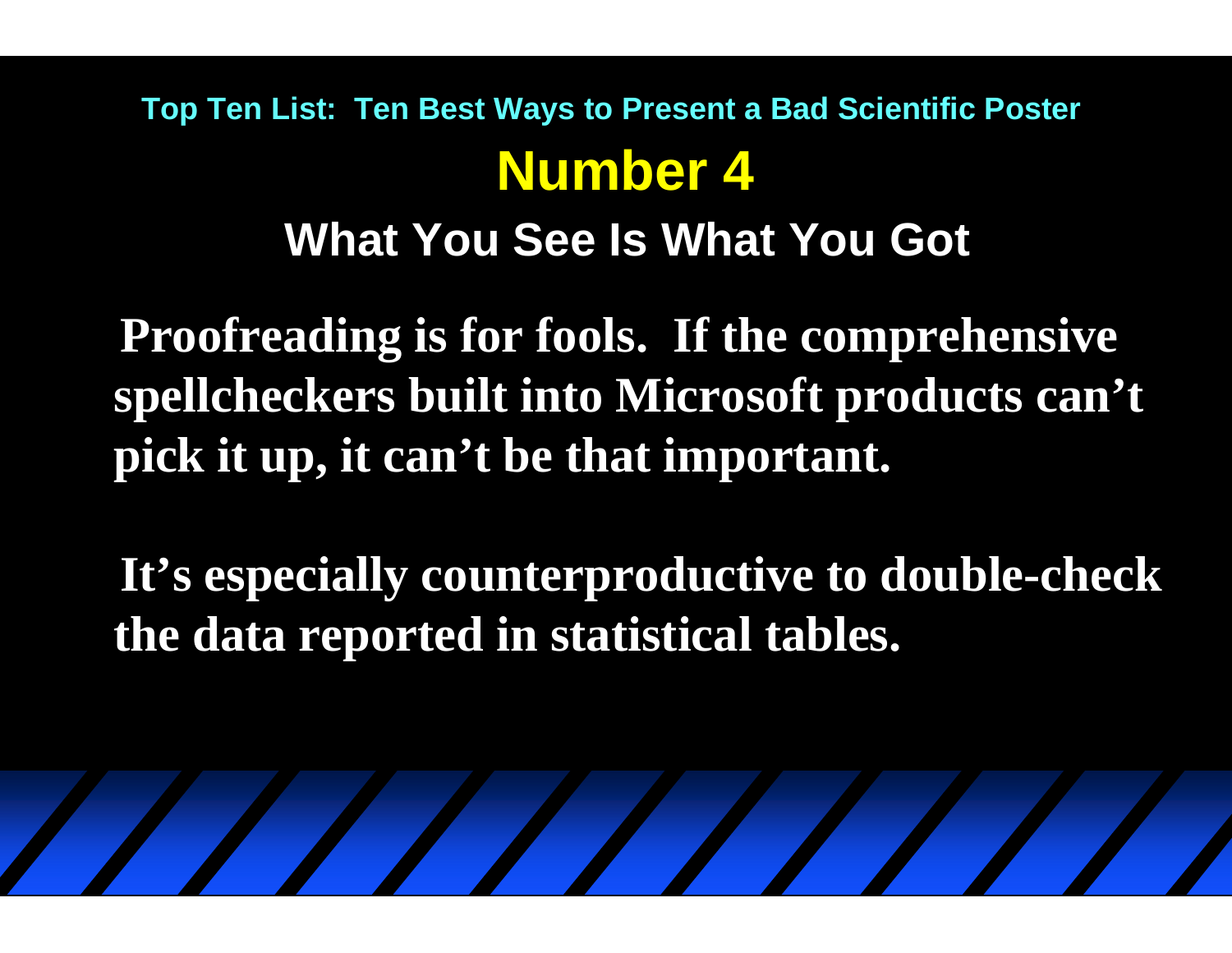## **Number 3 Top Ten List: Ten Best Ways to Present a Bad Scientific Poster**

**Don't Pay for Anything You Might Get for Free**

**Once you have posted your poster, your formal work is done. During the author-attended poster session feel free to sit in the lounge drinking coffee.** 

**If anyone has any questions, they can just re-read the poster. To avoid any contact with those interested in your work, make sure you leave your nametag in your room.**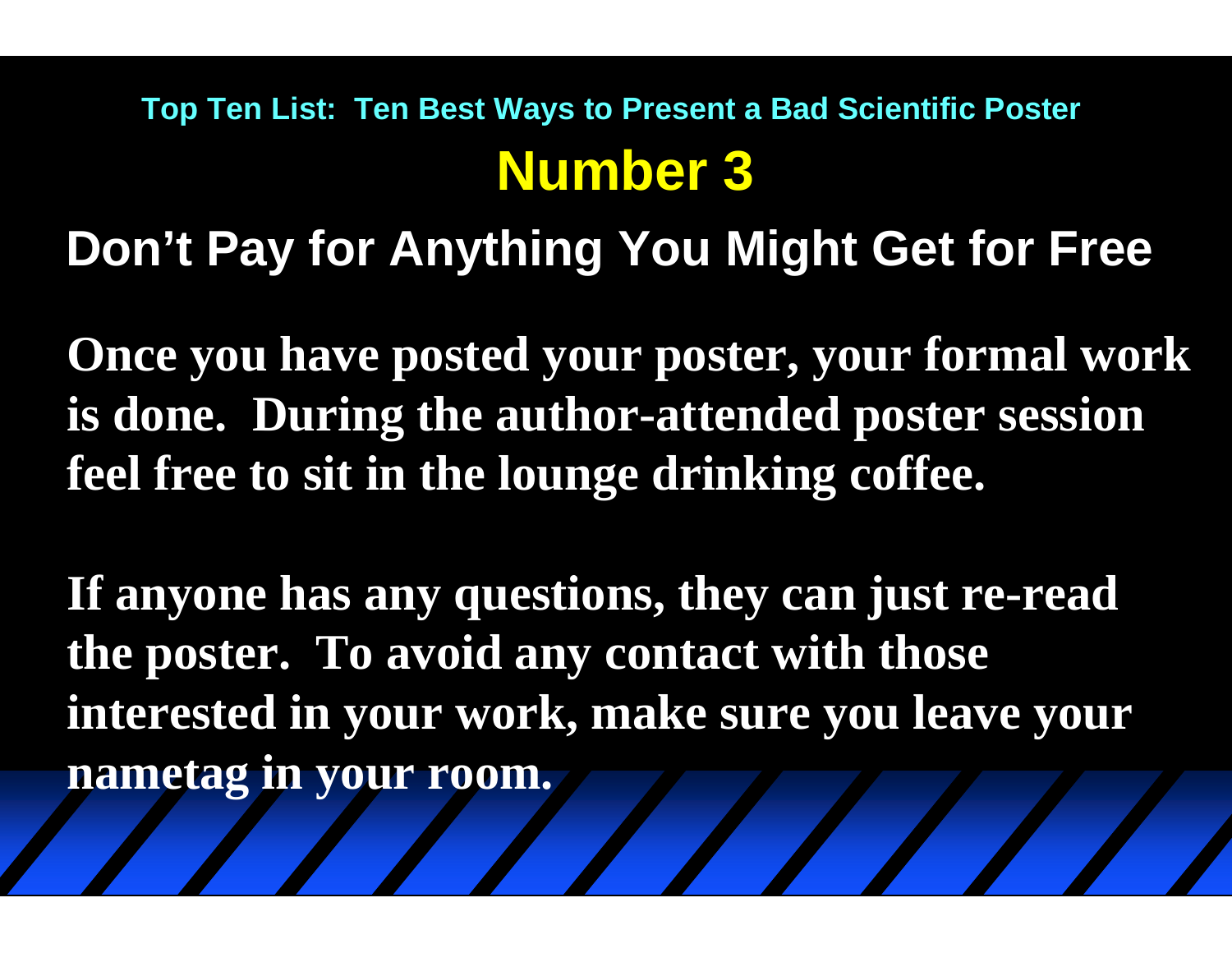# **Number 2 Top Ten List: Ten Best Ways to Present a Bad Scientific Poster**

**Size Matters**

**If a picture is worth a thousand words, be sure to use well over a thousand words in your poster.**

**Here are some helpful pointers:**

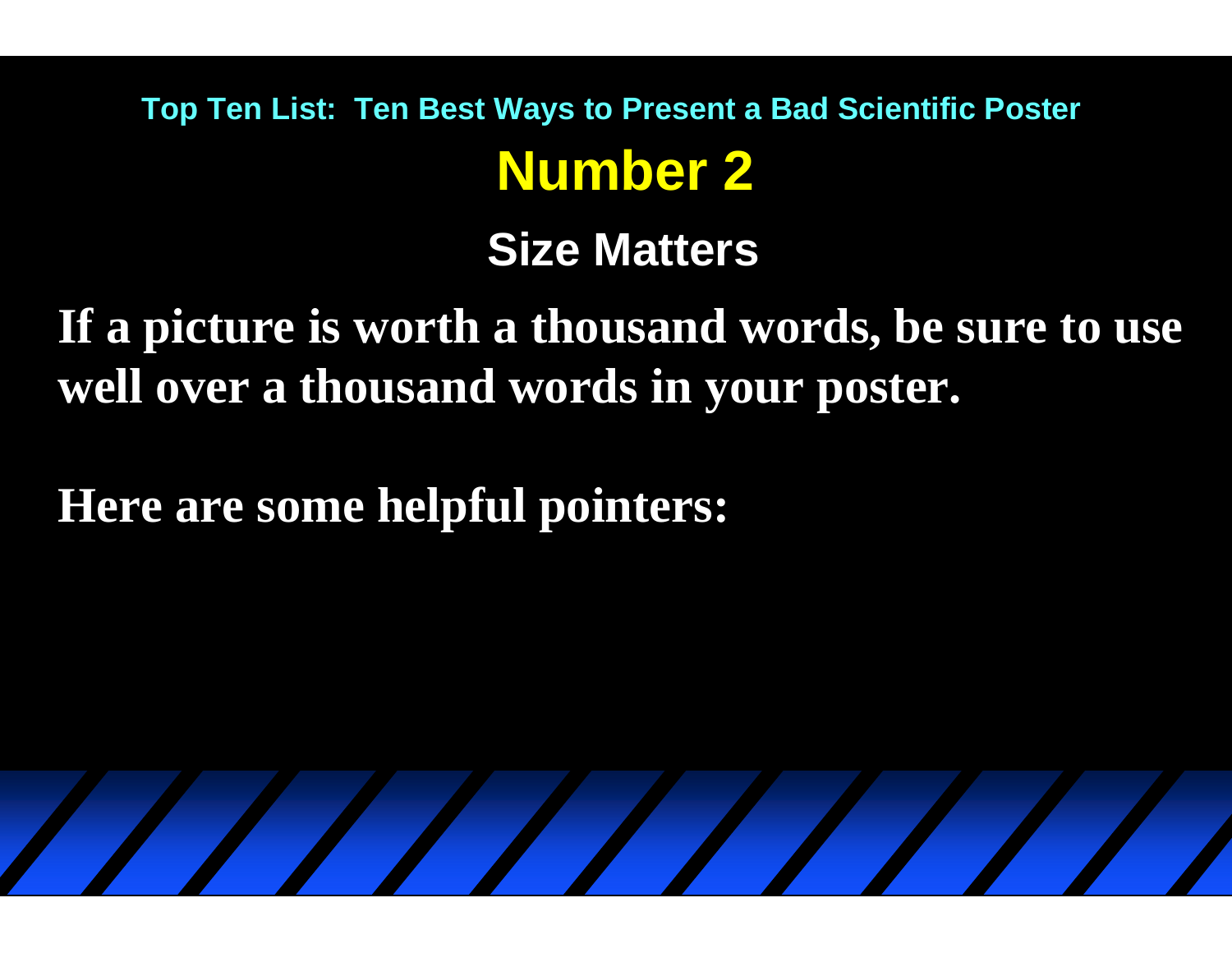# **Number 2 (continued) Size MattersTop Ten List: Ten Best Ways to Present a Bad Scientific Poster**

**Can't fit all thousand words in? No problem, just use a smaller font (6pt is a great choice)! If conference attendees can't read your poster, lend them a magnifying glass or hand them a business card for your consulting ophthalmologist.**

#### **SNMS\*?**

**Use acronyms – and since everyone already knows what the letters stand for, there's no need to define them. \*SNMS – acronym for "still need more space".**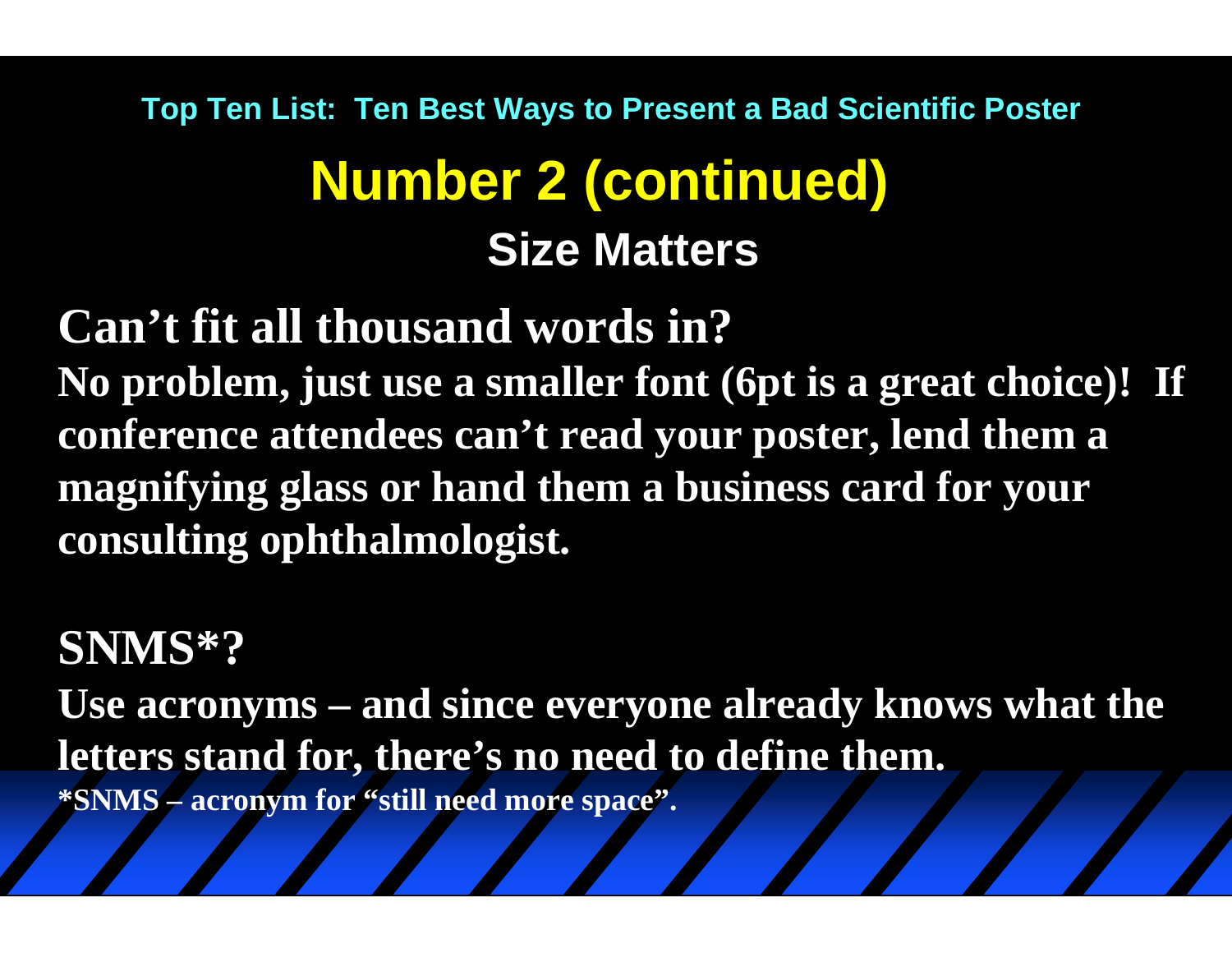## **Number 1Show Me the Money Top Ten List: Ten Best Ways to Present a Bad Scientific Poster**

**Leave out extraneous details. No one wants to read boring discussions of explicit study objectives, hypotheses and research aims, methods, study strengths and weaknesses, or key references. Just focus on the findings, and present these in garish colors and imaginative graphics.** 

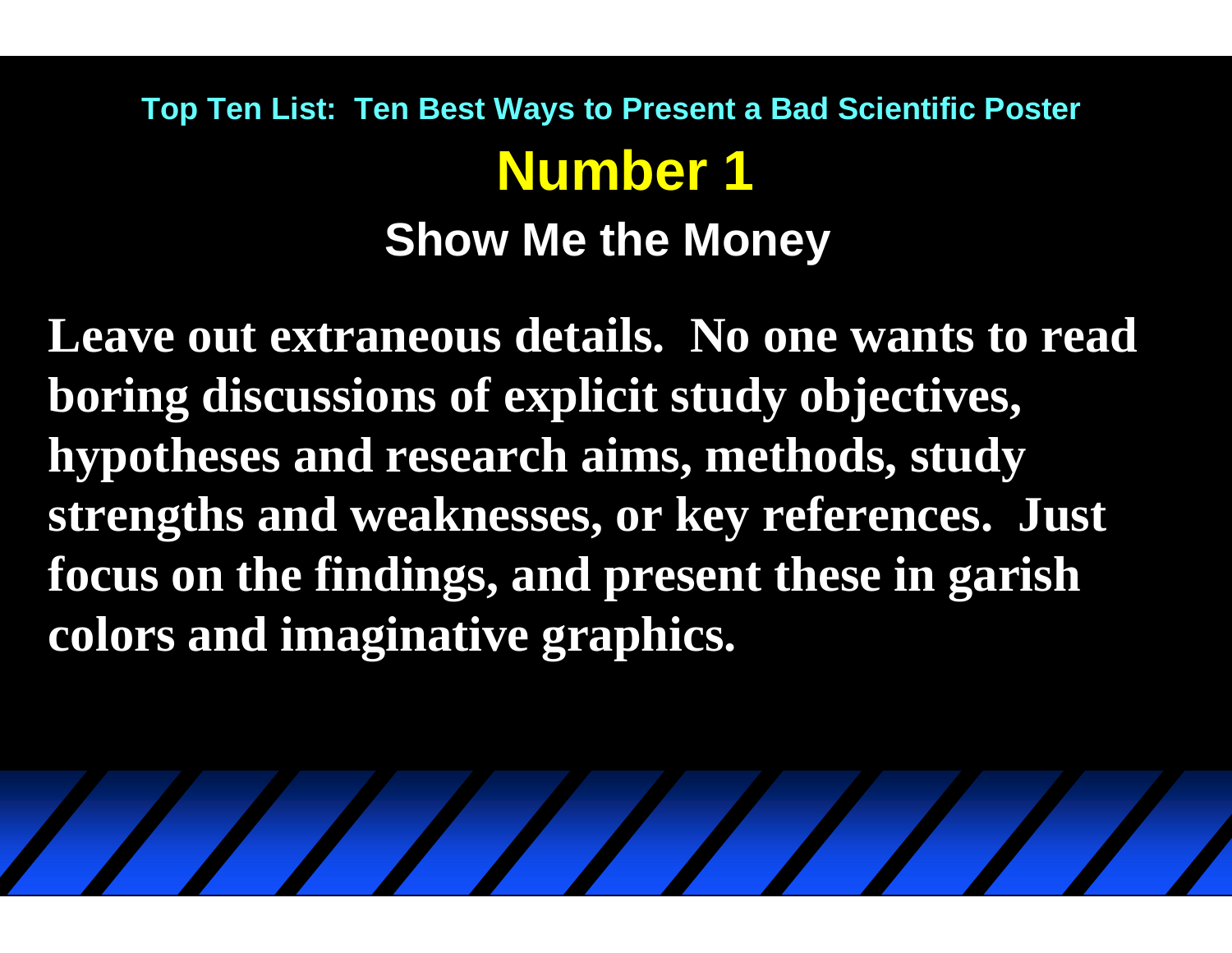# **Number 1 (continued) Show Me the Money Top Ten List: Ten Best Ways to Present a Bad Scientific Poster**

**Some helpful pointers:**

**Pie charts and stacked bar charts are always pleasing, so long as there are at least six categories or trends displayed in each graphic.**

**Use complicated, multi-layered figures with numerous arrows strategically placed throughout the poster pointed in seemingly random directions. Connect statistical graphics to photographs for an especially pleasing effect.**